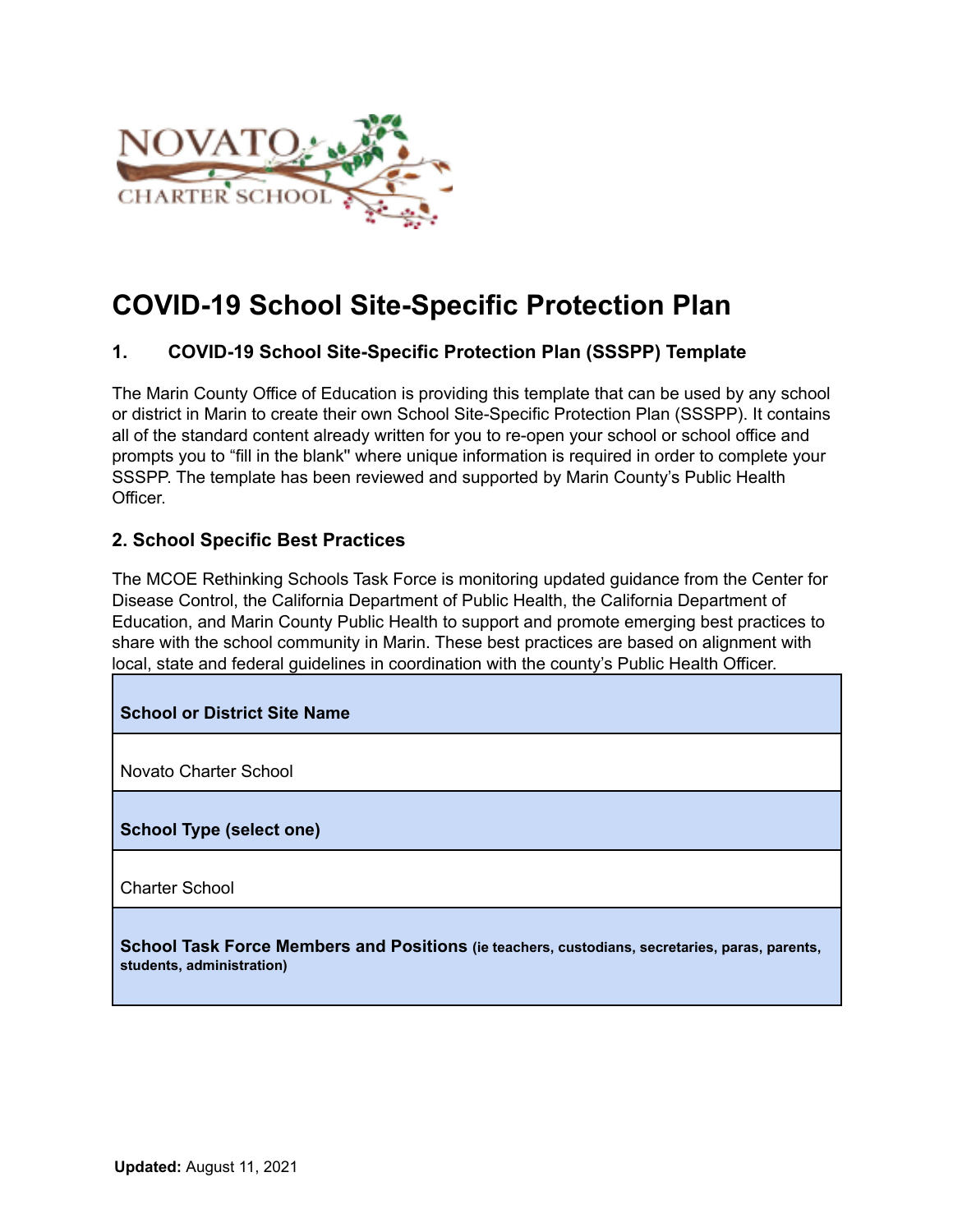

Nikki Lloyd – Director

Jill Healy – Office Manager

Karina Haedo – Student Services Coordinator

Kenny Blacklock - Project manager

Ruth Rotman - Para Educator

Craig Allender – Parent, Board Trustee

Ali Quam – Parent, Board President

Megan Bloom- Admin Manager

**Public Health Liaisons and Contact Information (Primary and Secondary: Name, Email and Phone)**

Primary – Nikki Lloyd nlloyd@nusd.org (415) 883-4254 Secondary – Jill Healy jhealy@nusd.org (415) 883-4254

**This COVID-19 School Site-Specific Protection Plan (SSSPP) was most recently updated on:**

August 11, 2021

**Principal or Administrator** I, certify that all staff and parents have been provided a copy of this SSSPP, which is posted on our school/district website, and that staff have received training as described in this SSSPP.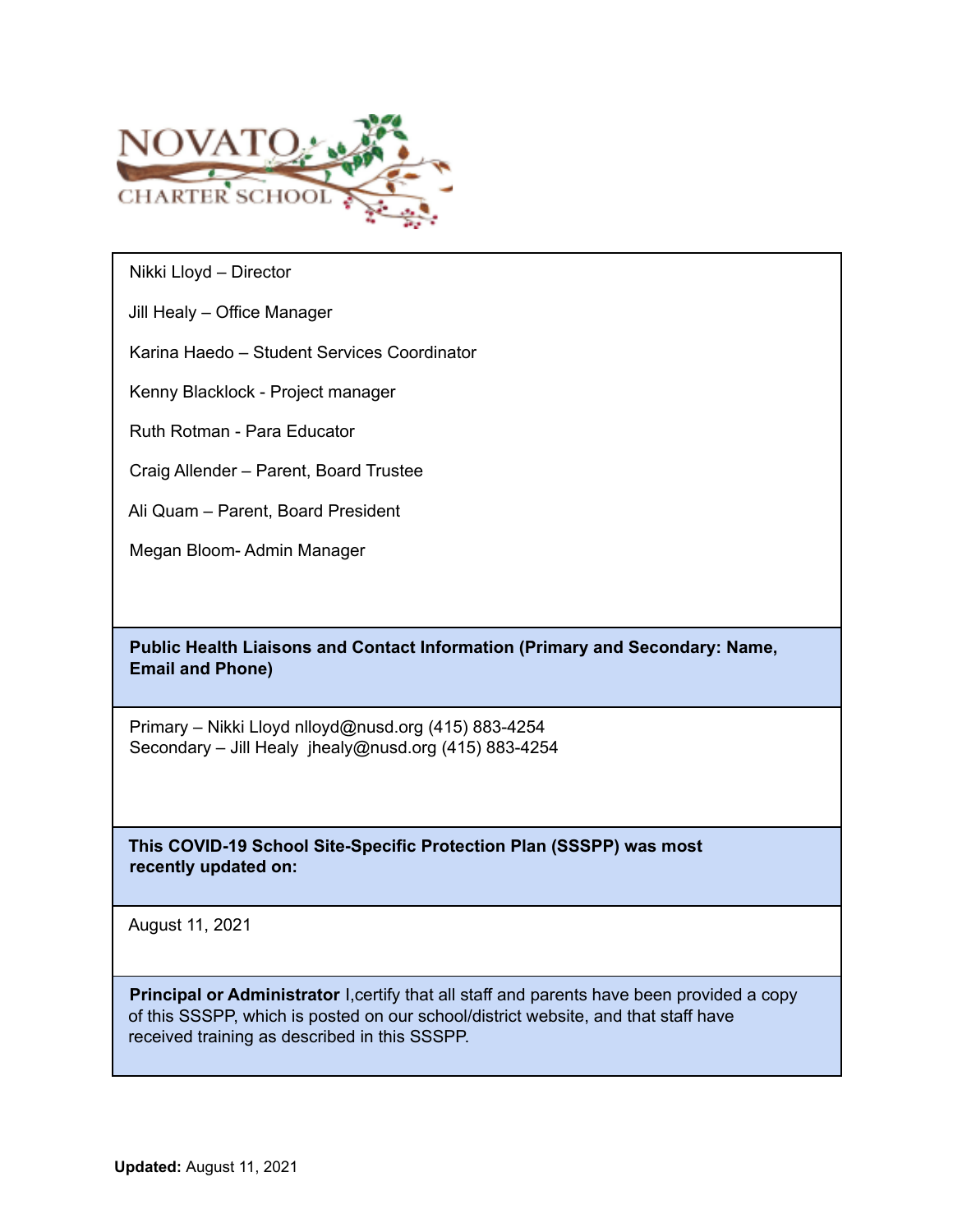

#### **Specific Control Measures and Screenings**

The purpose of this document is to provide guidelines to Marin County educational institutions — including public, private, independent and parochial TK-12 schools—to facilitate fulltime site-based classroom instruction for the 2021-22 school year. The evolving nature of the COVID-19 pandemic requires the need to rethink common protocols and practices in the classroom setting with the understanding that these guidelines could change as the situation evolves. Some guidelines are not currently applicable and may phase in or out as determined by Public Health.

1. All activities are consistent with and will adjust to changing applicable state and local Public Health Orders.

Novato Charter School has established a multidisciplinary Task Force, composed of multiple stakeholders, to develop and support this plan. This Task Force meets once a week starting June 29, 2020. NCS will continue to meet as Health and Safety mandates.

2. Health and safety practices and protocols are in place, including hand washing, appropriate face coverings, and access to essential protective equipment, and up to date student and staff attendance tracking.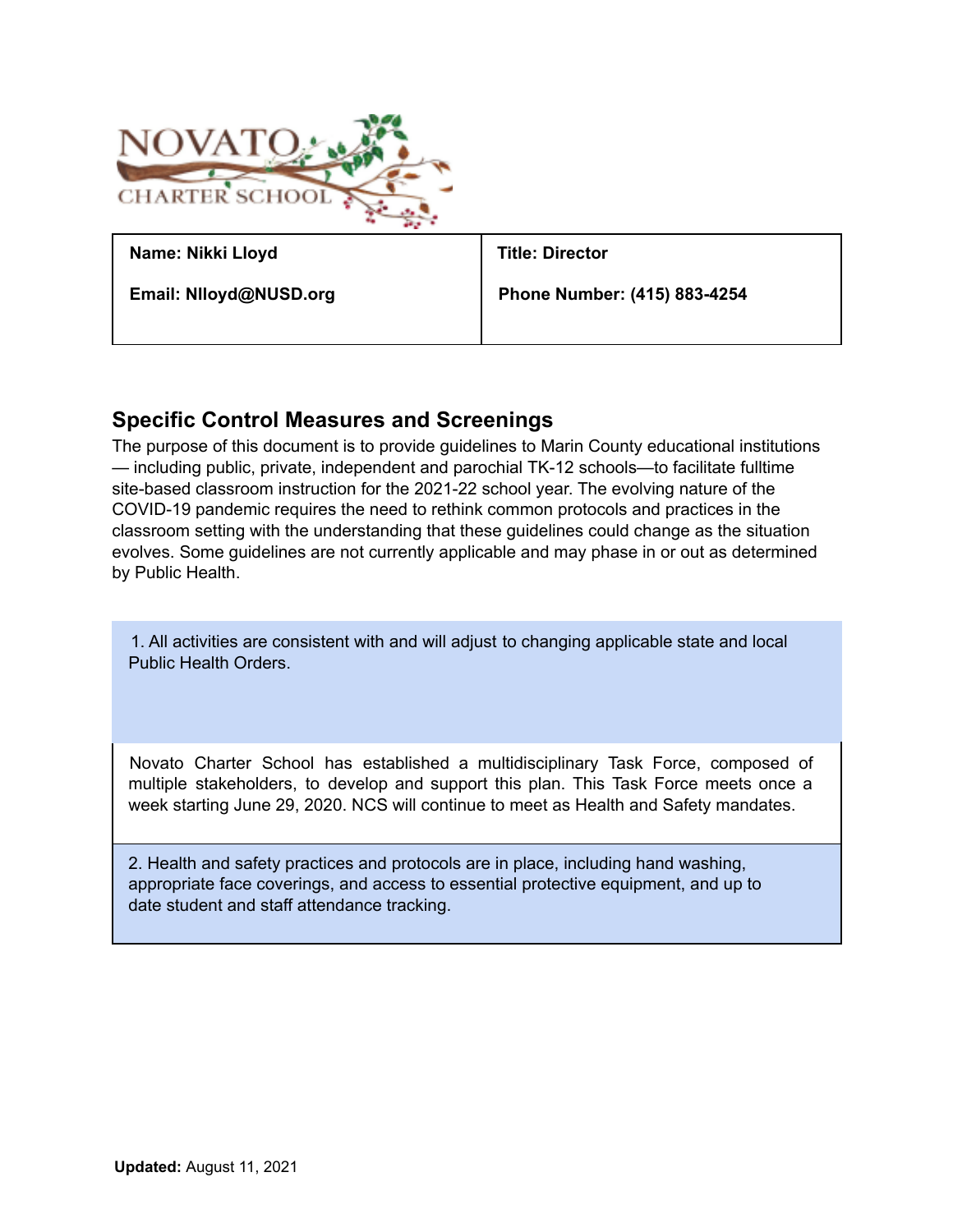

Health and Safety protocols have been created and shared with staff and faculty, including handwashing, face covering and access to PPE equipment. Each classroom and office space is equipped with PPE supplies including gloves, face coverings, hand sanitizer and cleaning/sanitizing supplies. These are designed to support the continual cleaning of spaces. Materials will be replenished as needed. Staff daily attendance is tracked electronically. Student attendance is tracked daily during on-campus and hybrid learning.

Signage is posted throughout the campus to indicate social distancing as well as health and safety reminders.

While the campus is closed, there may be students required to visit campus. Any individual students allowed onto campus will be in compliance with the Marin County Health Department guidelines. This includes, but not limited to:

Using outdoor space when allowed for 1:1 interactions; Staff and students required to wear face masks at all times; Handwashing protocols in place.

3. Training is provided to all staff, students and families reinforcing the importance of health and safety practices and protocols.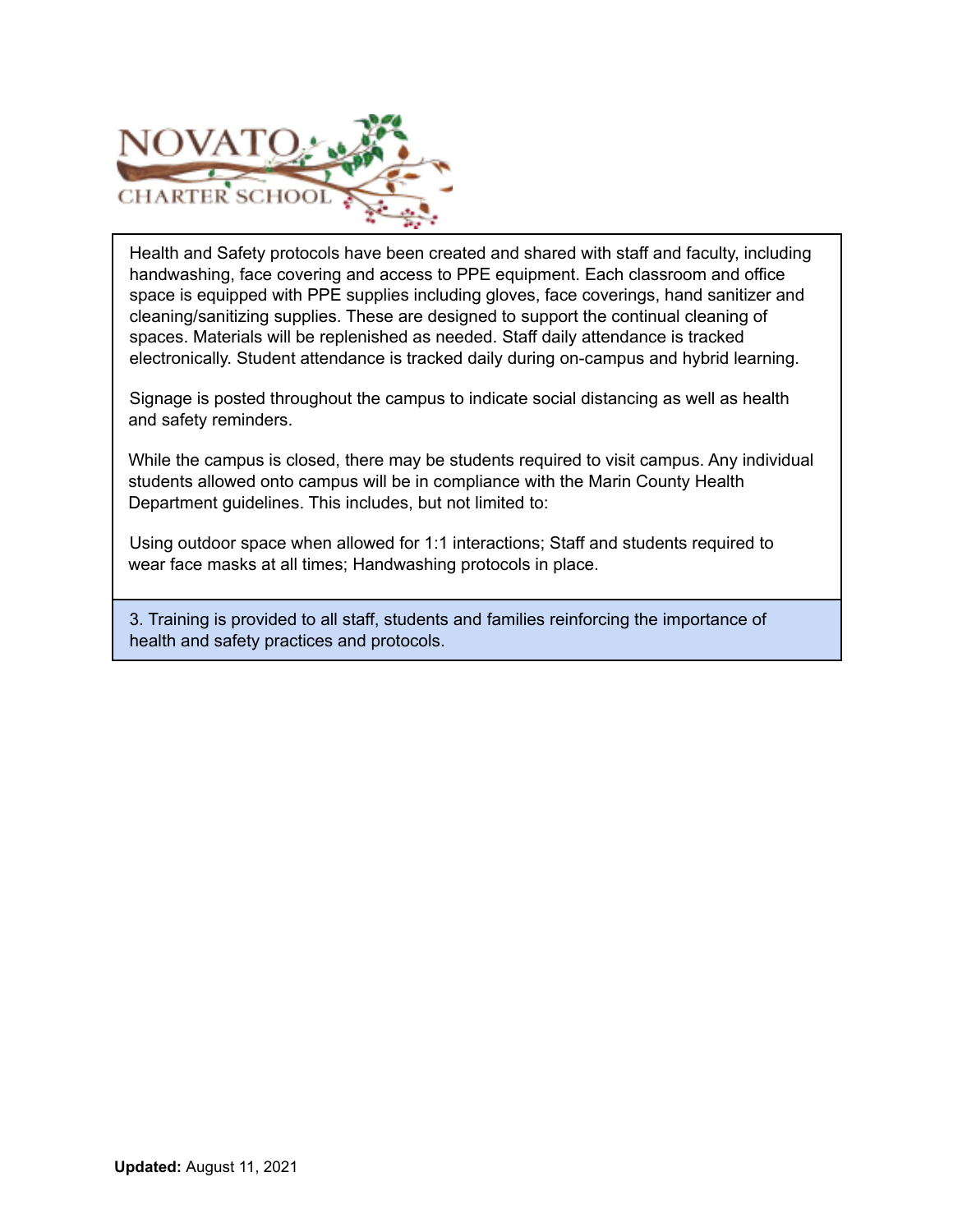

Staff receive training that reinforces the school health and safety practices and protocols as well as safety measures determined by the CDC and Marin County Health Department. All staff are required to complete Keenan Covid-19 training.

August 10, 2021 – Staff in-person and remote training on school health protocols trainings.

August 10, 2020 – Staff in-person and remote training on school health protocols (HERE).

August 11, 2020 – Staff webinar training on safety procedures - handwashing, wearing face masks and social distancing.

In accordance with the Healthy Schools Act, California Department of Pesticide Regulation (CDPR) guidance, and regulations from the Division of Occupational Safety and Health (DOSH), better known as Cal/OSHA; staff training will be provided as recommended by state and local health standards. These trainings include, but are not limited to:

- Proper use of protective equipment
- Cleaning and Disinfecting
- Cough and sneeze etiquette
- Keeping one's hands away from one's face, aka "Henry the Hand do not touch the
- T-zone" Confidentiality around health recording and reporting
- Manifestations of COVID-19

• CDC transmission-based precautions.

4. A primary and secondary point of contact are established, identified, and trained at each school site to direct questions or concerns around practices, protocols, or potential exposure. These points of contact will also serve as a liaison to Public Health and contact information is identified in the School Site-Specific Protection Plan. (Points of Contact listed above).

Primary – Jill Healy Office Manager jhealy@nusd.org

Secondary – Nikki Lloyd Director nlloyd@nusd.org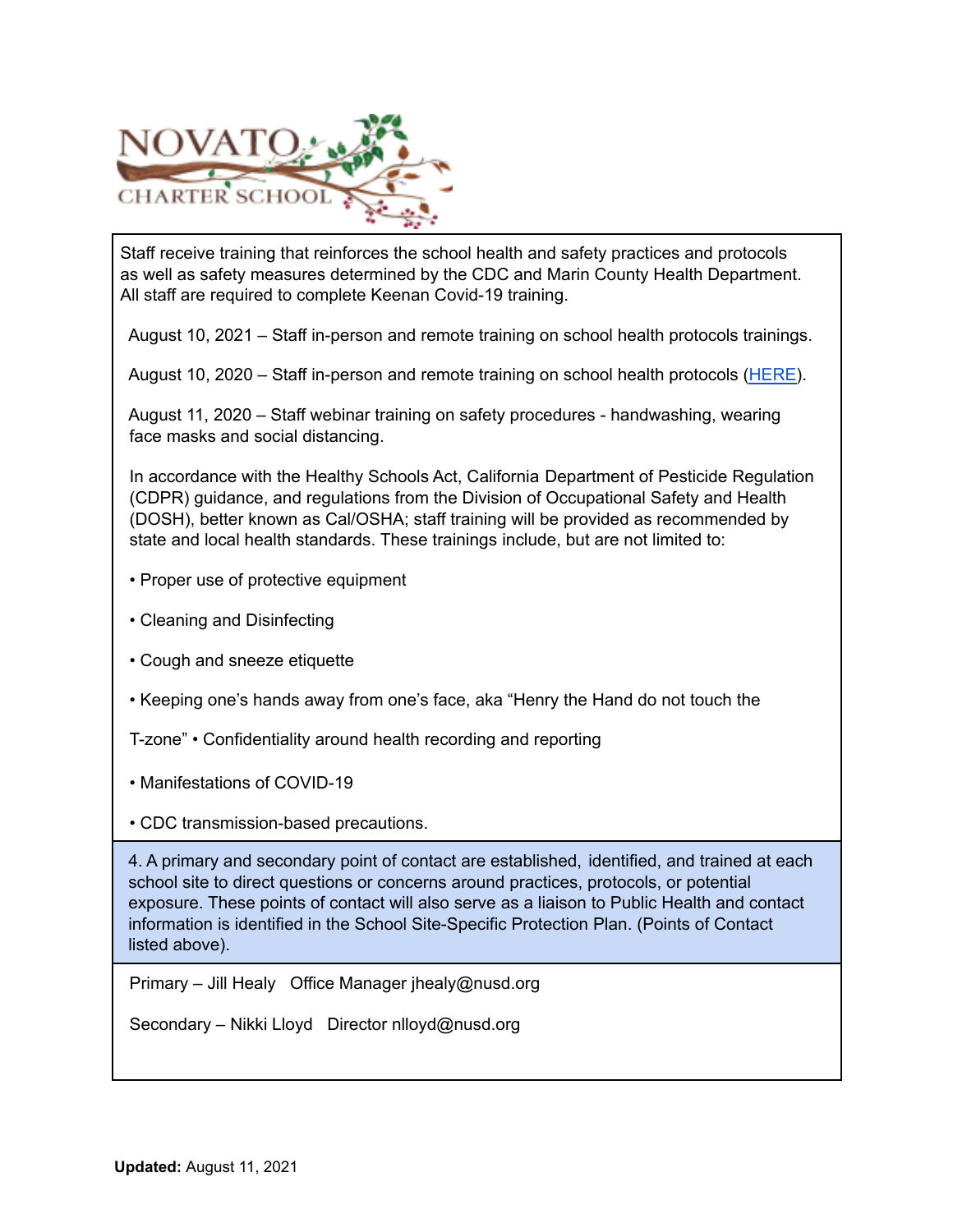

5. Plans are implemented for intensified cleaning and disinfecting, including training for staff and access to cleaning supplies and essential protective equipment, and regular disinfecting of frequently touched surfaces.

Novato Charter School contracts with custodial vendor, Vanguard. We will meet cleanliness standards as outlined by the CDE and the CDPH prior to reopening and will maintain this high level of cleanliness throughout the school year. In accordance with CDC and CDPH guidance, and in consultation with local public health officials, staff will implement correct application of disinfectants using personal protective equipment and ventilation recommended for cleaning.

Vanguard provides daily cleaning, disinfecting and sanitizing of our campus. Vanguard staff have received all required training for sanitation and chemicals used. NCS also provides the campus with the supplies needed for immediate cleaning and disinfecting. This includes supplying shared spaces like copier room, bathrooms, etc. with disinfecting wipes, sanitizer and soap and water

Disinfecting surfaces between uses may include, but is not limited to: desks, tables, chairs, keyboards, headsets, and copy machines. High touch surfaces will be disinfected frequently and at least daily. High-touch surfaces may include, but are not limited to: door handles, rails, sink handles, restroom surfaces, games, art supplies, and instructional materials. Use of shared materials will be limited as much as practicable. Students are assigned personal school materials and supplies, may include, but are not limited to: pencils, pens, colored pencils, markers, rulers, water bottles, and fidget items. Selected disinfecting products will be approved for use against COVID-19 on the Environmental Protection Agency (EPA) List N: Disinfectants for Use Against SARS-CoV-2. When using these disinfecting products, label directions for appropriate dilution rates and contact times will be followed. Disinfecting and airing out the space will occur before students arrive and after students leave. Thorough cleaning and disinfecting will occur when children are not present. Areas used by any ill person will be closed off and not used before completion of cleaning and disinfection. To reduce risk of exposure, if possible, a wait time of 24 hours will be implemented before cleaning and disinfecting. When not possible to wait 24 hours, a wait time as long as practicable will be implemented.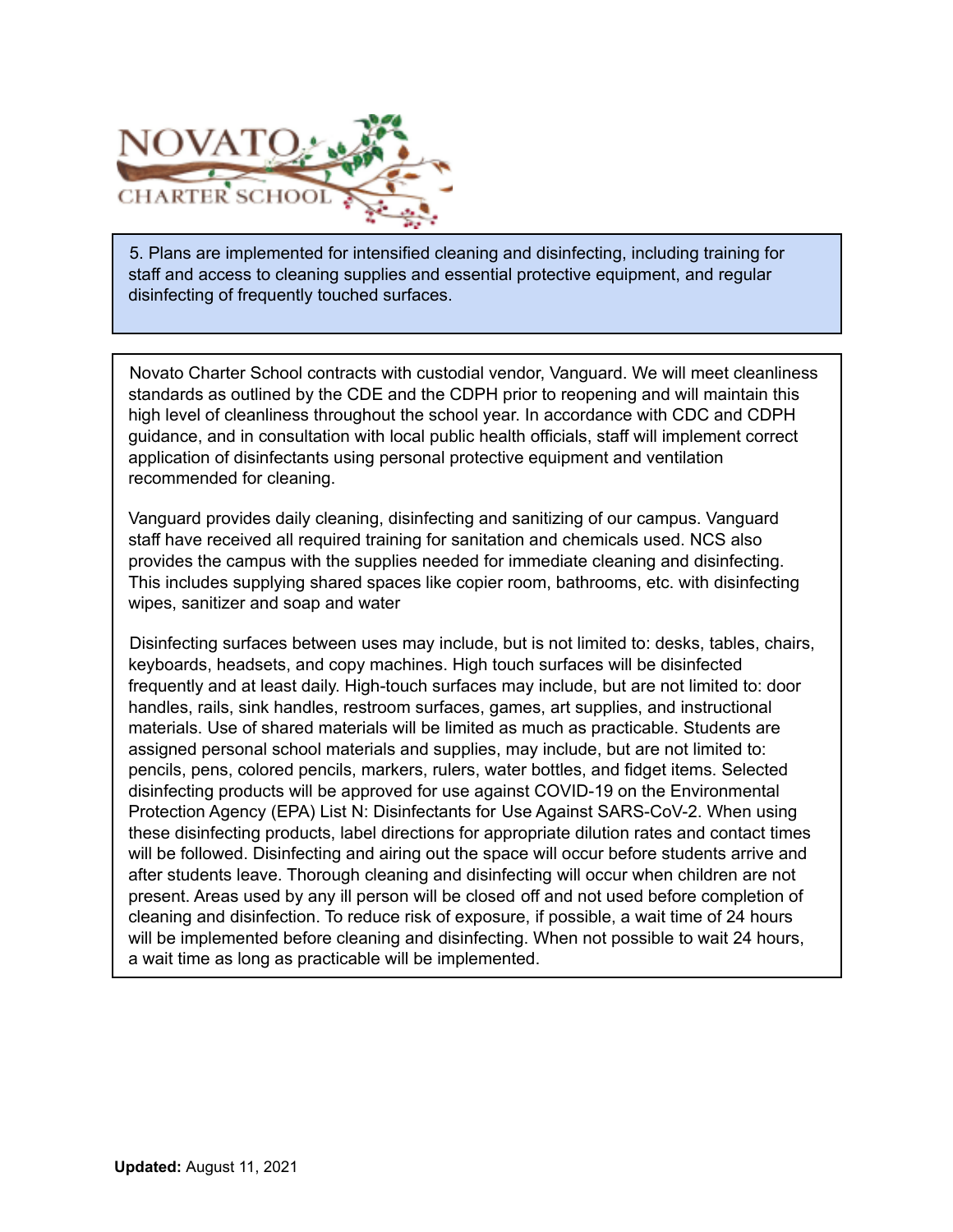

6. Parents, caregivers, or guardians should monitor students for symptoms of infectious illness every day through home-based symptom screening, and staff should conduct daily health screening self-assessment.

Parents are required to do a daily self-screening of students when coming to the school campus. The prescreening and questionnaire is a self-monitor system with the following questions:

*1. Has your student had a fever of 100.4 or above in the past 14 days?*

*2. Has your student any Covid 19 symptoms as described on the CDC website?*

*3. Has your student been exposed to anyone with symptoms or positive test of Covid in the past 14 days? Staff are instructed to refrain from coming onto campus if answering yes to any of these questions*

7. Staff and students who are sick are expected to stay home and an isolation area is identified for students who begin to exhibit symptoms during the school day, until they can be picked up.

The Community Room has a designated space that will be used solely as an isolation area for any student who begins to exhibit symptoms. Staff and students who are sick are expected to stay home

8. Schools and districts will cooperate with Public Health to support testing strategies to mitigate transmission of COVID-19 and provide options for symptomatic testing for students and staff, exposure response testing, and testing for modified quarantine. Testing of students must include appropriate parental permissions obtained in advance. If a fully vaccinated student or staff member develops COVID-like symptoms or has close contact with someone confirmed with COVID-19, testing is recommended.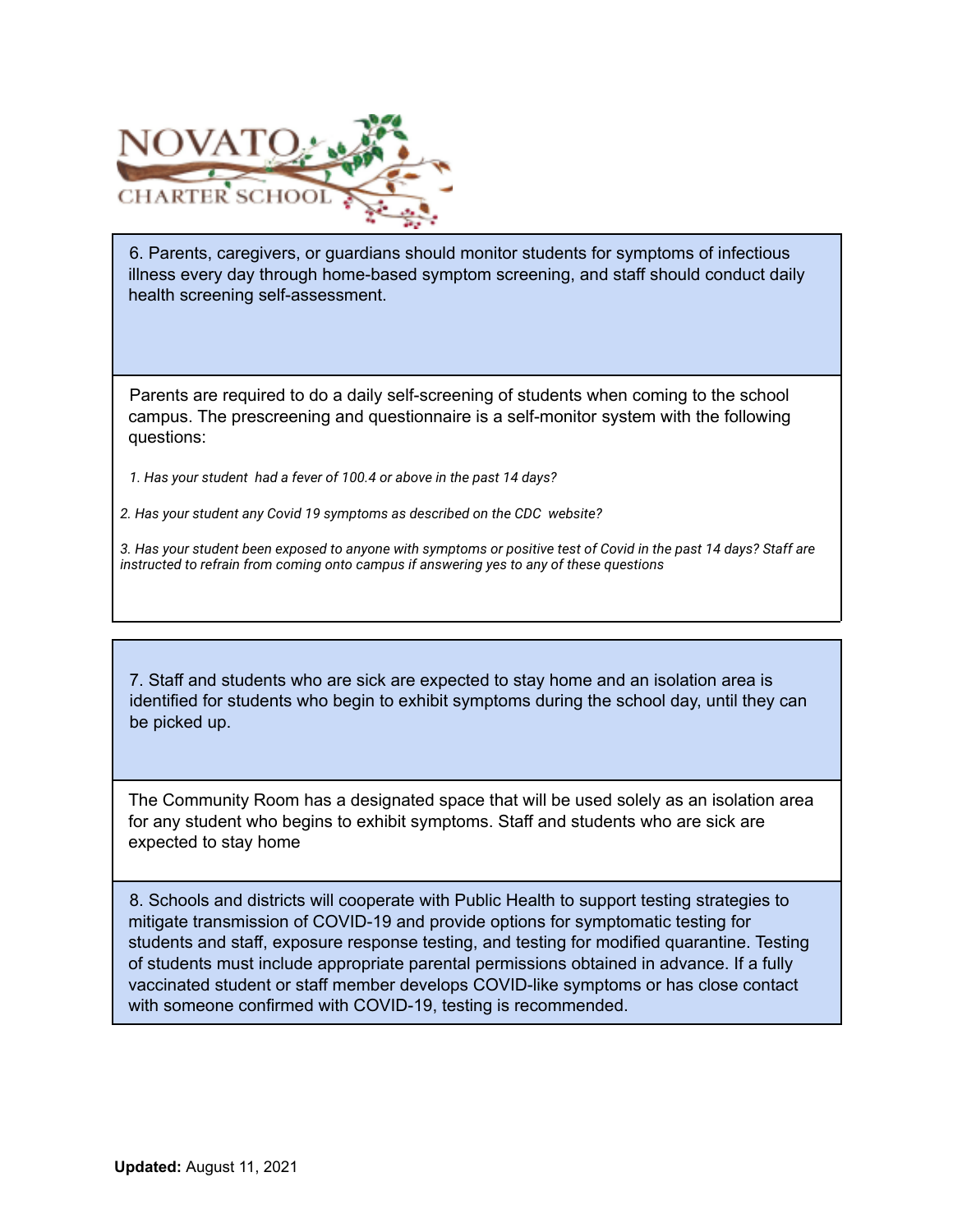

There is no current Marin Public Health order in place for testing. However, schools and districts will cooperate with Public Health to support testing strategies to mitigate transmission of COVID19, currently including testing for staff at the beginning of the school year, and then no less than once every two months unless otherwise indicated. Once our school campus has been approved for on site or hybrid instruction staff will be tested no less than once every two months. This will be completed by an approved vendor.

9. Protocols, actions and template communications are in place for the following COVID-19 related scenarios (link: Marin County Public Health Protocols & Communication Templates for each scenario):

- a. A student or staff member either exhibits COVID-19 symptoms or has a temperature of 100.4 or above.
- b. A family member or someone in close contact with a student or staff member tests positive for COVID-19.
- c. A student or staff member tests positive for COVID-19.
- d. A student or staff member tests negative for COVID-19 after symptoms or confirmed close contact.

NCS has created communications for all Covid-19 related scenarios listed above.

10. **NOT CURRENTLY APPLICABLE-**Where practicable, physical distancing of six feet is maintained between adults and students; four feet distance is permissible between students within a classroom or instructional area where requirements herein are in practice.

**NOT CURRENTLY APPLICABLE-** When staff or visitors are on campus they will maintain a social distance of six feet.

In the classroom or instructional area the students are 4-6 feet distanced. Desks have been placed facing forward in the classroom distanced 4 feet from each other.

11.**NOT CURRENTLY APPLICABLE-** For elementary schools, stable classroom cohorts (up to standard class size at each respective grade level) are maintained throughout each school day, and through each quarter or semester, with an assigned primary cohort teacher, and systems are in place to prevent the mixing of classroom cohorts.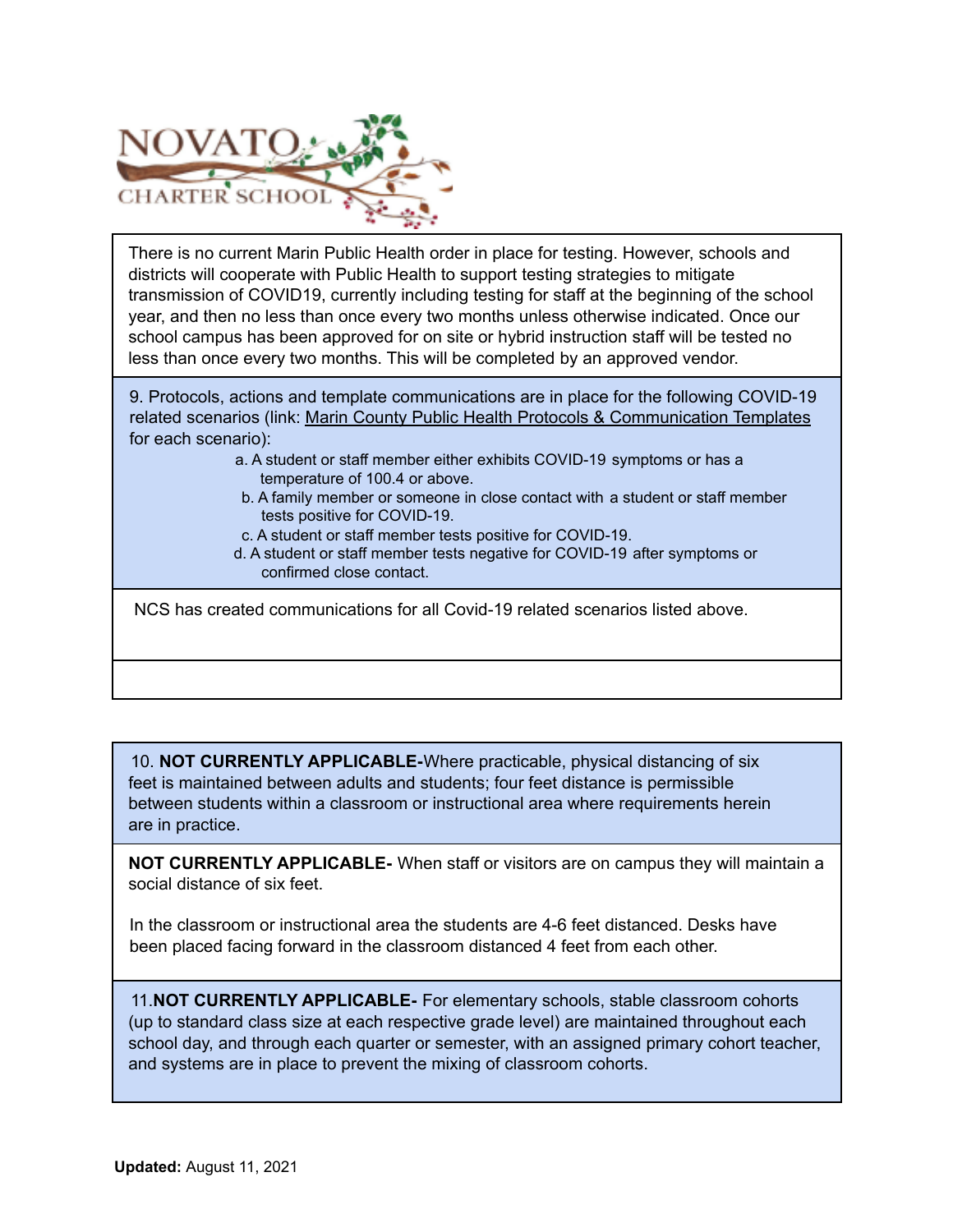

**NOT CURRENTLY APPLICABLE-**Novato Charter School will maintain a classroom cohort size of 24 to 30, with one assigned primary teacher. There are systems in place to prevent the mixing of classroom cohorts during the school day including recess, lunch, arrival and dismissal.

12.**NOT CURRENTLY APPLICABLE-** For middle and high schools, larger cohorts made up of students from more than one classroom may be arranged as long as accurate attendance data for students and adults is maintained on a daily basis while avoiding schoolwide mixing of students and staff.

**NOT CURRENTLY APPLICABLE-**Middle school will maintain a classroom cohort size of 24-30 students. There are systems in place to prevent the mixing of classroom cohorts during the school day including recess, lunch, arrival and dismissal.

13. **NOT CURRENTLY APPLICABLE-**Where practicable, desks are arranged facing forward to minimize face to face proximity between students.

**NOT CURRENTLY APPLICABLE-**In each of the classrooms, all desks are arranged facing forward to minimize face to face proximity between students.

14. **NOT CURRENTLY APPLICABLE-**School staff are permitted to visit and instruct more than one classroom cohort, following physical distancing and face covering protocols, and must document/record visits to classrooms that are not identified as their primary classroom cohort.

**NOT CURRENTLY APPLICABLE-**A classroom teacher is designated for each grade level cohort. Staff that may visit more than one cohort (Movement, Music, Spanish, Handwork, SpEd staff) will follow physical distancing and face covering protocols as well as frequent handwashing.

15.**NOT CURRENTLY APPLICABLE-** Routes for entry and exit to the campus will be designated for each classroom cohort, using as many entrances/exits as feasible.

**NOT CURRENTLY APPLICABLE-**Novato Charter School has established four entry and exits for the campus. Entry and Exit routes have been designated for each classroom cohort. Classroom entry and exit will only be used by the designated classroom.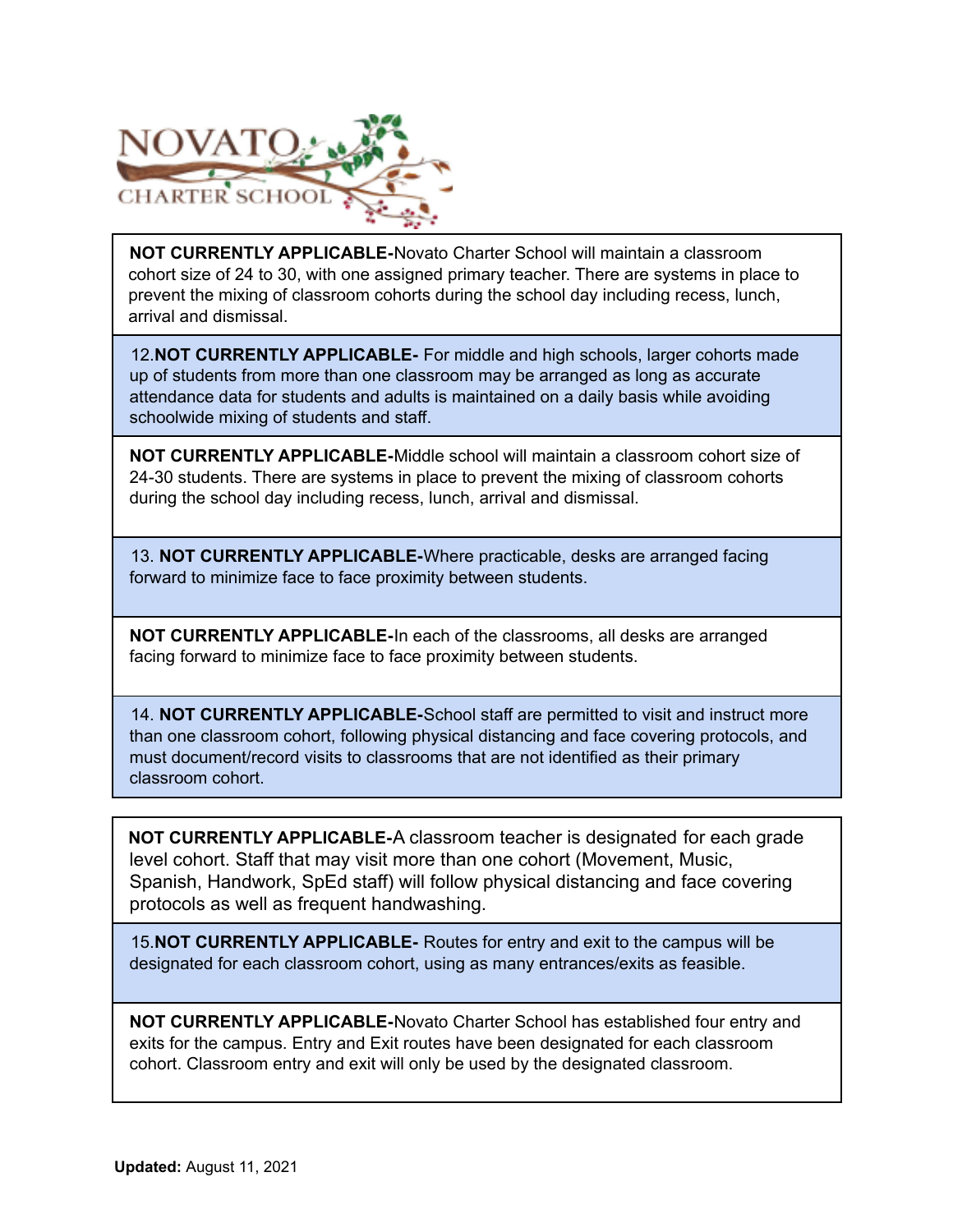

16. **NOT CURRENTLY APPLICABLE-**Schedules for arrivals, recess and lunch will be strategically coordinated to prevent mixing of classroom cohorts.

**NOT CURRENTLY APPLICABLE-**Novato Charter School has created daily schedules for arrivals that include staggered arrival times between 8:20am-8:50am. Dismissal times are staggered between 12:20pm- 1:25pm

Proposed Onsite Arrival/Dismissal Schedule

Grades K 1 6 3 5 7 2 4 8

Arrival 8:20 8:35 8:50

Dismissal 12:20 K

1:15 2 12:50 1 1:05 5 1:20 4 12:55 6 1:10 7 1:25 8

1:00 3

Recess schedule has been created that prevents mixing of cohorts. All meals and lunches will be in the classroom.

17.**NOT CURRENTLY APPLICABLE-** Congregate movement through hallways will be minimized as much as practicable.

**NOT CURRENTLY APPLICABLE-**Our school campus does not have hallways. Schedules have been coordinated to prevent the mixing of cohorts in outside space.

18.**NOT CURRENTLY APPLICABLE-** Large gatherings (i.e., school assemblies) are currently prohibited.

**NOT CURRENTLY APPLICABLE-**All large gatherings and assemblies have been cancelled at this time.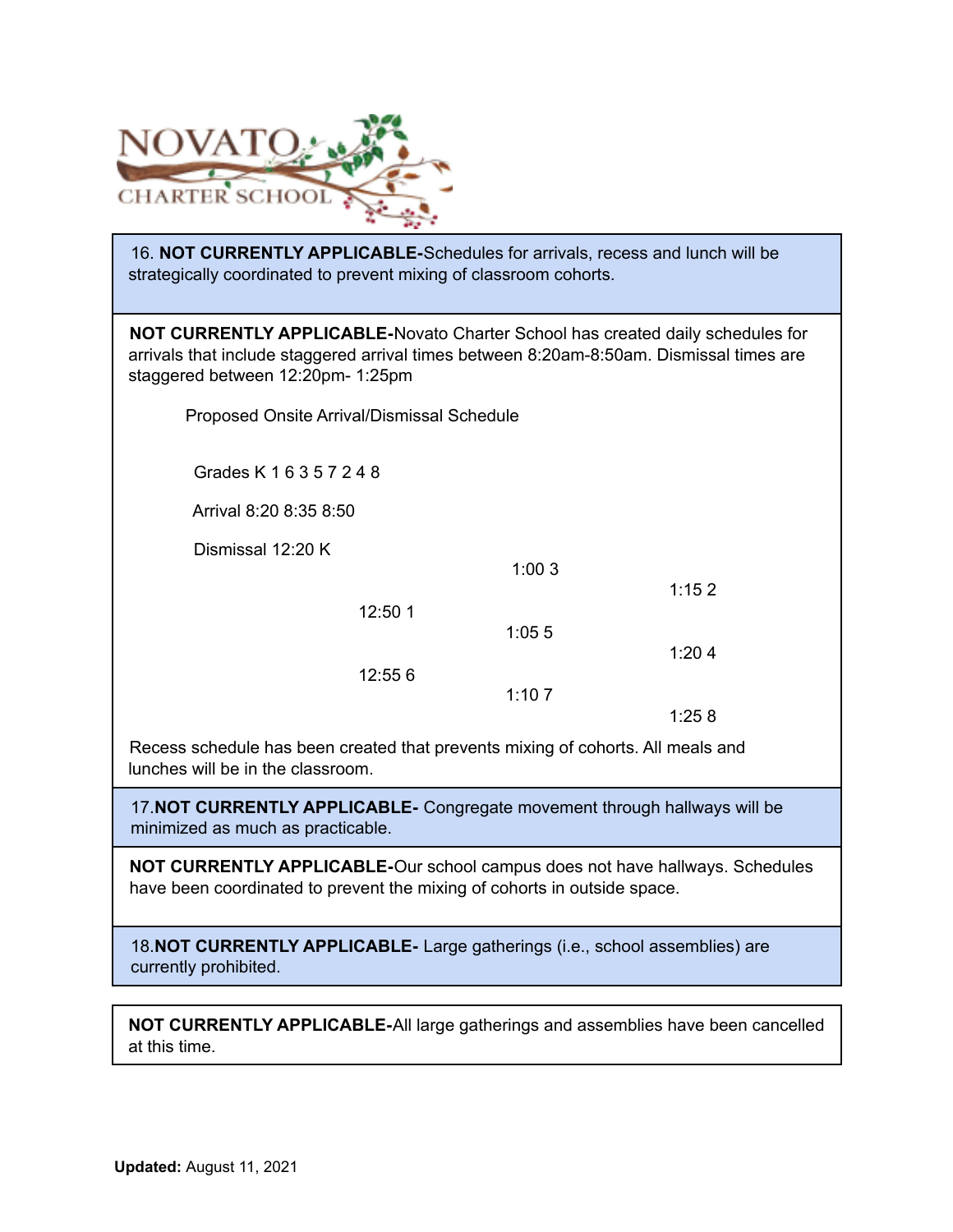

19. **NOT CURRENTLY APPLICABLE-**The use of outdoor space for instructional purposes is maximized, shared, and coordinated to ensure students remain in their cohort.. **Applicable:** Schools should assess indoor air quality and implement strategies that increase the amount of outdoor air brought into buildings, optimize current HVAC systems and supplement with portable air cleaners when practicable. Keep windows and other sources of natural ventilation open to the greatest extent possible. In the event of poor air quality updated School Air Quality Recommendations should be followed.

**NOT CURRENTLY APPLICABLE-**To help ensure students remain in their cohort, designated use of outdoor space for instructional purposes is maximized, shared, and coordinated amongst all Novato Charter School staff across all grade levels.

20. **NOT CURRENTLY APPLICABLE-**Use of shared playground equipment will be limited in favor of physical activities that require less contact with surfaces, and shared equipment will be cleaned between uses.

**NOT CURRENTLY APPLICABLE-**Playground and outside spaces are also coordinated based on a staggered schedule per cohort to promote physical distancing. In addition, high touch areas are disinfected between uses. Further, use of shared structures and playground equipment will be limited in favor of physical activities that require less contact with surfaces. Increased supervision will be provided to ensure physical distancing and to support facilitation of these activities.

21.**NOT CURRENTLY APPLICABLE-** Use of non-classroom space for instruction such as gymnasiums and multi-use rooms should be considered to support physical distancing with cleaning between uses

**NOT CURRENTLY APPLICABLE-**We will not be using multi use rooms at this time

22. **Applicable:** Meals will be served outside as much as possible. **Not currently applicable:** Classrooms or other spaces in addition to cafeterias or dining rooms will be utilized to maximize physical distancing while eating, with individually plated or bagged meals as much as practicable

**NOT CURRENTLY APPLICABLE-**All meals will be in classrooms with individual student meals or individually bagged meals, as much as practical.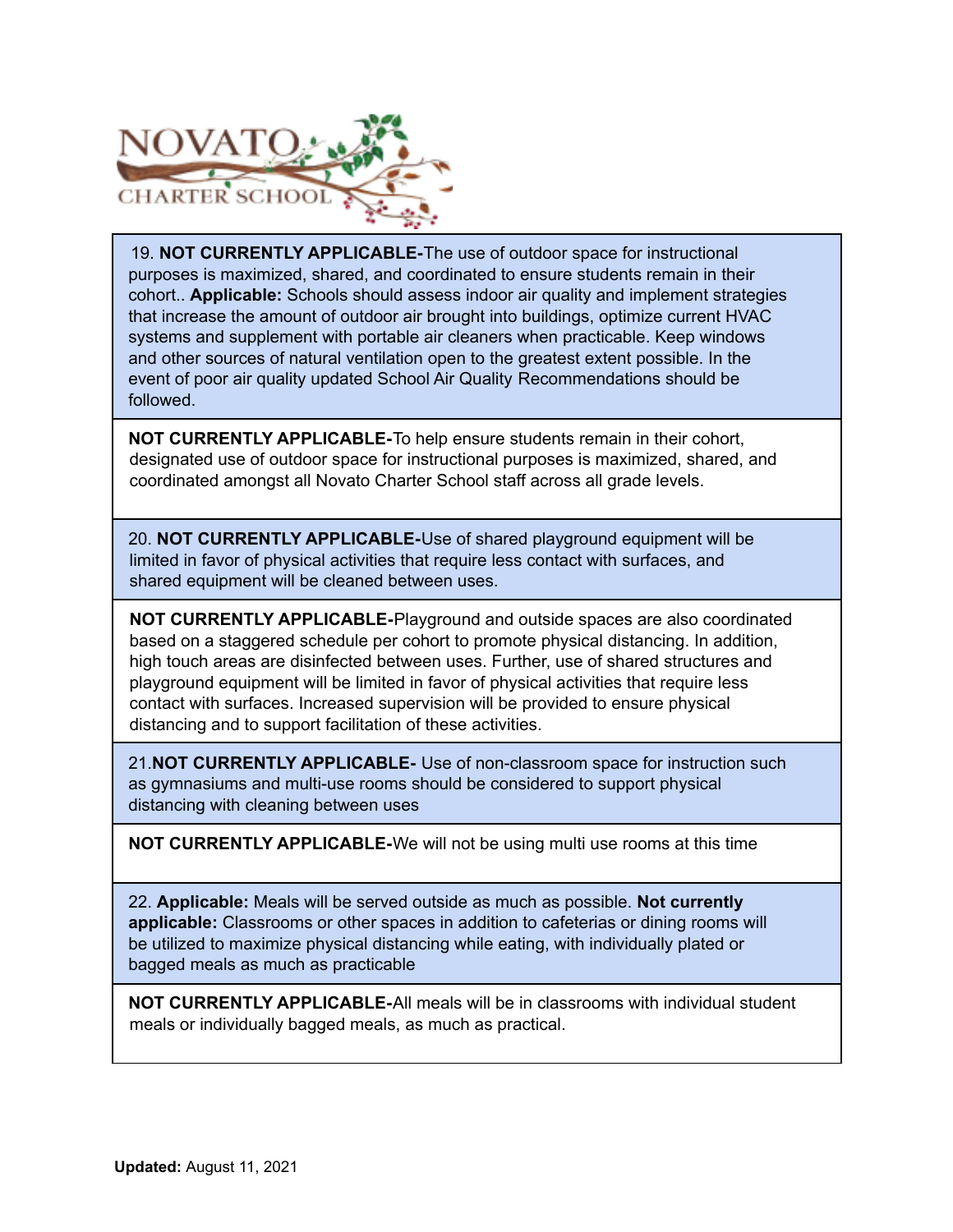

23. **NOT CURRENTLY APPLICABLE-**Routines and schedules will be developed to enable students and staff to regularly wash their hands at staggered intervals.

**NOT CURRENTLY APPLICABLE-**Each classroom at Novato Charter School is equipped with soap and water. Students wash hands upon arrival each day, as well as before and after meals. Students will also wash hands upon dismissal each day. For rooms that do not have sinks, hand sanitizer and handwashing schedules will be utilized. Student handwashing will be implemented one-student at a time to help support physical distancing

24. All staff as well as all students are required to wear face coverings based on the direction of public health (indoors and outdoors), unless there is a medical or behavioral contraindication or exemption. Students from grades TK - 2 should be supported and taught how to wear them properly, and specific outdoor and appropriately distanced activities may be scheduled for students at all grade levels to remove face coverings for brief periods of time.

All staff as well as all students in grades TK/K- 12 are required to wear face coverings while in the classroom and on campus unless there is a medical or behavioral contraindication.

25. Training will be provided for staff and students on proper use of face coverings which will include instruction to minimize touching of face coverings and how to ensure a proper fit.

Trainings will be provided to all staff and students on face coverings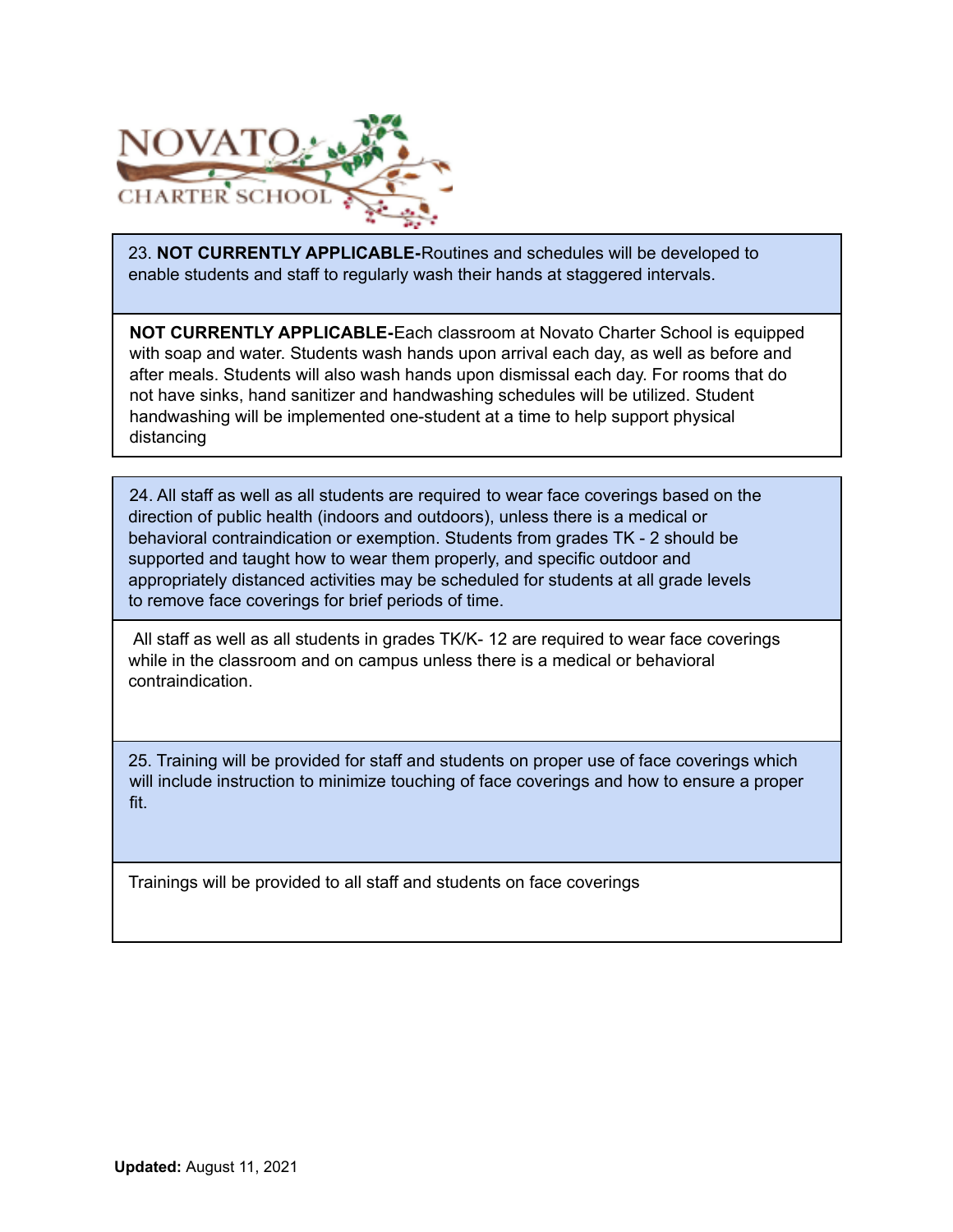

During our first week of Professional Development, staff participated in both online and in person training on subjects including; how to properly wear a face mask, hand washing, and physical distancing.

When returning to campus, students will receive continuous training on how to properly wear a face mask, hand washing and social distancing. Signage is posted throughout campus for the proper use of face coverings.

26. **NOT CURRENTLY APPLICABLE-**Sharing of supplies, manipulatives, toys, sports equipment, and other learning and recreational materials will be limited and each student will have separate individually labeled boxes or cubbies

**NOT CURRENTLY APPLICABLE-**Sharing of supplies, manipulatives, toys, sports equipment, and other learning and recreational materials will be limited and each student will have separate individually labeled boxes or cubbies that will hold supplies.

27. **NOT CURRENTLY APPLICABLE-**Sharing of electronic devices, clothing, books and other games or learning aids will be avoided as much as practicable.

**NOT CURRENTLY APPLICABLE-**Sharing of electronic devices, clothing, books and other games or learning aids will be avoided as much as practicable.

28. **NOT CURRENTLY APPLICABLE-** Use of privacy boards or clear screens will be considered as much as practicable.

**NOT CURRENTLY APPLICABLE-**The use of privacy clear screens is used in our front office and any locations where practical.

29. Non-essential visitors, including parent volunteers will be limited. Essential workers will be required to adhere to all health and safety guidelines. Any substitutes, contractors, visitors or volunteers working directly with students should be fully vaccinated.

Non- essential visitors, including parent volunteers will be limited and essential workers will be required to adhere to all health and safety guidelines. All parents, visitors and volunteers are required to show proof of vaccination before volunteering onsite.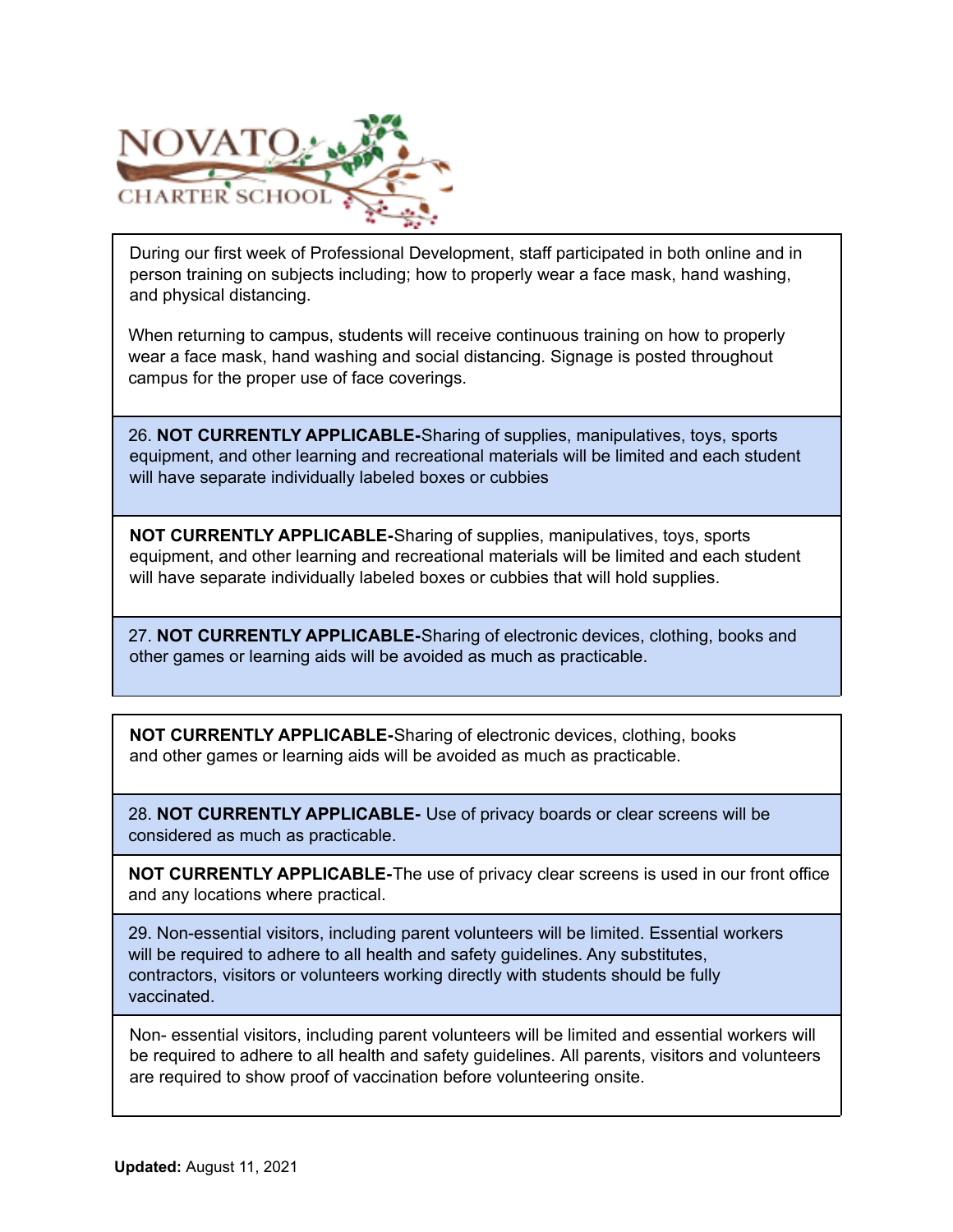

30. All eligible students and staff should get vaccinated as soon as possible and are required to verify their vaccination status. Staff that are not fully vaccinated are required to be tested weekly. Staff and student vaccination rate data (the percentage of staff and students who are fully vaccinated) should be published and posted on the school website no later than October 1, 2021, and will be updated no less than on a monthly basis. Vaccination status of individual students and staff will not be made public. (Note: State Public Health Order for vaccination requirement is anticipated).

31. Other School related youth activities (ie. student transportation, sports, music, drama, after school care, etc.) will follow updated CDPH guidance (pending).

32. A School Site-Specific Protection Plan (SSSPP) / COVID Safety Plan (CSP) outlining the above measures is completed, posted and updated on school or district websites and shared with all staff and families. Schools should update SSSPPs / CSPs as state and local Public Health guidance changes.